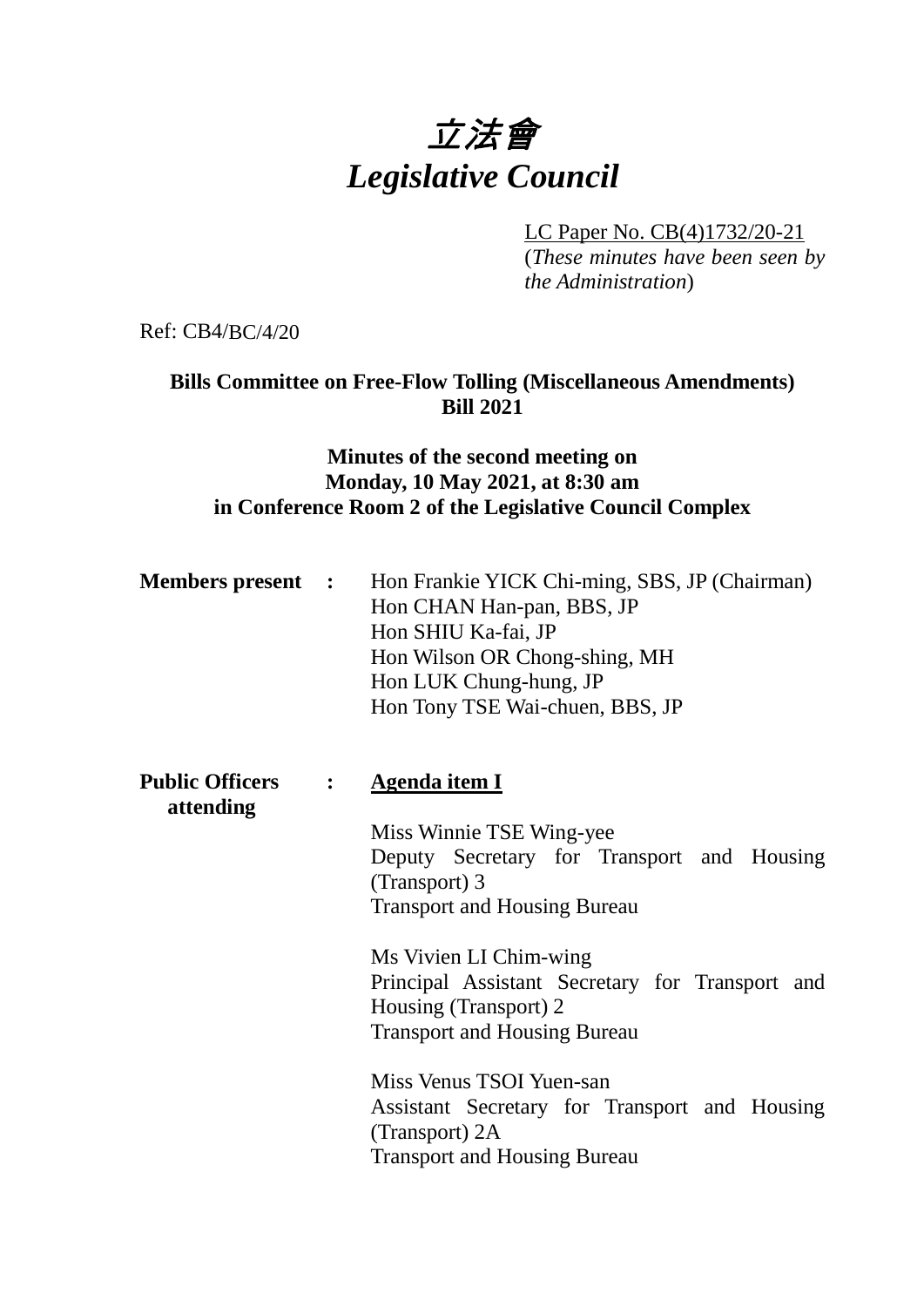|                             | Mr Michael LAW Hing-sun<br><b>Assistant Commissioner</b> /<br><b>Technical Services</b><br><b>Transport Department</b>               |
|-----------------------------|--------------------------------------------------------------------------------------------------------------------------------------|
|                             | Mr Patrick WONG Chi-kwong<br><b>Assistant Commissioner</b> /<br><b>Management and Paratransit</b><br><b>Transport Department</b>     |
|                             | Ms Amy LEE Mei-fung<br>Principal Transport Officer /<br>Management<br><b>Transport Department</b>                                    |
|                             | Ms Polly CHAN Siu-mui<br><b>Chief Transport Officer/</b><br><b>Infrastructure Management Planning</b><br><b>Transport Department</b> |
|                             | Mr George FONG Shung-kit<br>Senior Engineer / Smart Mobility 3<br><b>Transport Department</b>                                        |
|                             | Miss Betty CHEUNG Yuet-wah<br>Senior Assistant Law Draftsman<br>Department of Justice                                                |
|                             | Miss Celia HO Wai-kwan<br><b>Government Counsel</b><br>Department of Justice                                                         |
| <b>Clerk in attendance:</b> | Ms Sophie LAU<br>Chief Council Secretary (4)2                                                                                        |
| <b>Staff in attendance:</b> | Mr Alvin CHUI<br><b>Assistant Legal Adviser 3</b>                                                                                    |
|                             | Ms Angela CHU<br>Senior Council Secretary (4)2                                                                                       |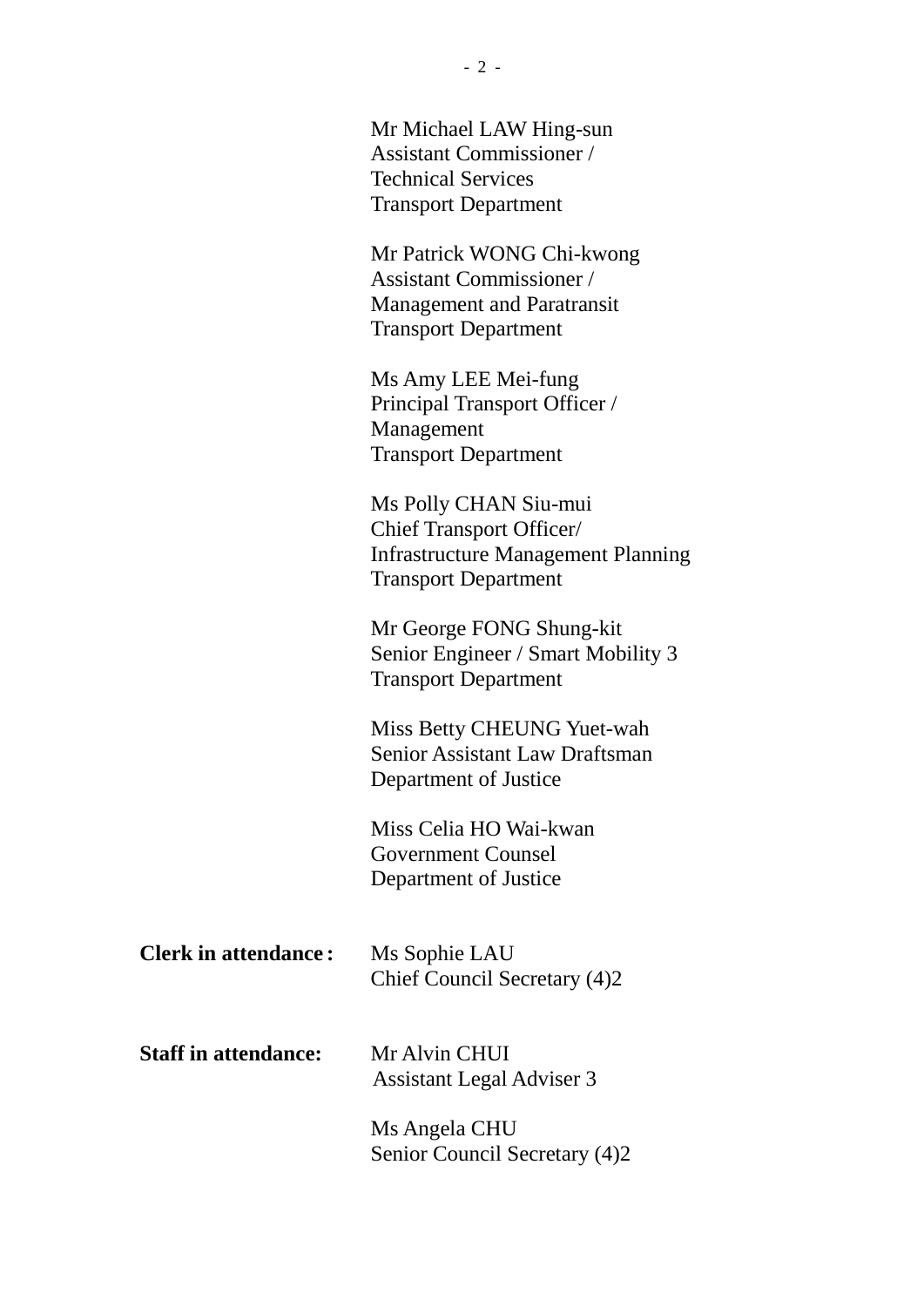#### Miss Mandy LAM Legislative Assistant (4)2

Action

### **I. Meeting with the Administration**

(File Ref: THB(T)CR 1/4651/2019, LC Paper Nos. CB(3)418/20-21, LS60/20-21, CB(4)819/20-21(01)-(04), CB(4)946/20-21(01)-(02))

The Bills Committee deliberated (index of proceedings in the **Annex**).

Legislative timetable

2. The Bills Committee noted that the Administration would propose amendments to the Free-Flow Tolling (Miscellaneous Amendments) Bill 2021 ("the Bill"). The Administration advised that they planned to resume the Second Reading debate on the Bill at the Legislative Council ("LegCo") by end-June.

> (*Post-meeting note*: The amendments proposed by the Administration to the Bill were circulated to members vide LC Paper No. CB(4)1011/20-21 on 24 May 2021. The Second Reading debate on the Bill was resumed at the LegCo meeting of 23 June 2021.)

## **II. Any other business**

3. There being no other business, the meeting ended at 10:29 am.

Council Business Division 4 Legislative Council Secretariat 9 November 2021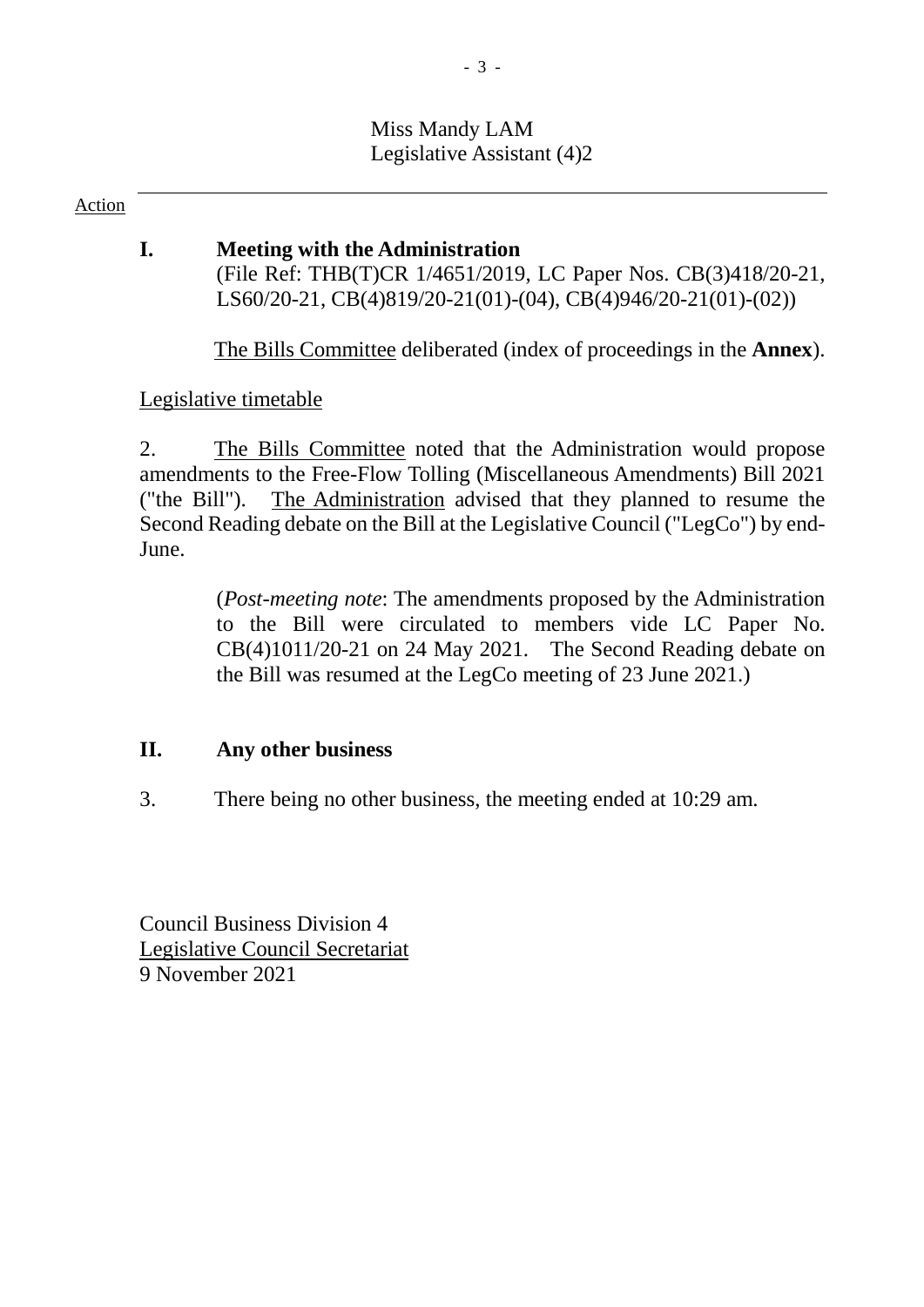#### **Annex**

#### **Bills Committee on Free-Flow Tolling (Miscellaneous Amendments) Bill 2021**

#### **Proceedings of the second meeting Monday, 10 May 2021, at 8:30 am in Conference Room 2 of the Legislative Council Complex**

| <b>Time</b><br>marker | <b>Speaker</b>                                    | Subject(s)                                                                                                                                                                                                                                                                        | <b>Action required</b> |
|-----------------------|---------------------------------------------------|-----------------------------------------------------------------------------------------------------------------------------------------------------------------------------------------------------------------------------------------------------------------------------------|------------------------|
|                       | Agenda Item $I$ – Meeting with the Administration |                                                                                                                                                                                                                                                                                   |                        |
| $000518 -$            | Chairman                                          | Opening remark                                                                                                                                                                                                                                                                    |                        |
| 000714                | Administration                                    |                                                                                                                                                                                                                                                                                   |                        |
| $000715 -$            | Chairman                                          | Clause-by-clause examination of the Free-Flow                                                                                                                                                                                                                                     |                        |
| 001125                | Administration                                    | Tolling (Miscellaneous Amendments) Bill 2021<br>("the Bill")                                                                                                                                                                                                                      |                        |
|                       |                                                   | Part 2 – Amendments to Road<br>Tunnels<br>(Government) Ordinance (Cap. 368)                                                                                                                                                                                                       |                        |
|                       |                                                   | Clause 12 – Sections 14A and 14B substituted                                                                                                                                                                                                                                      |                        |
|                       |                                                   | (The Administration also explained that the<br>proposed sections 14A and 14B of Cap. 368,<br>set out in Clause 12, broadly<br>as<br>corresponded to the proposed sections 18<br>and 19 of the Tsing Sha Control Area<br>Ordinance (Cap. 594) as set out in Clauses<br>43 and 44.) |                        |
|                       |                                                   | Clause $13$ – Section 16 amended (disposal of<br>abandoned vehicles)                                                                                                                                                                                                              |                        |
|                       |                                                   | <u>Clause 14 – Part 5 heading added</u>                                                                                                                                                                                                                                           |                        |
|                       |                                                   | Clause 15 – Section 20 amended (regulations)                                                                                                                                                                                                                                      |                        |
|                       |                                                   | (The Administration also explained that the<br>amendments to section 20 of Cap. 368, as<br>set out in Clause 15, broadly corresponded<br>to the amendments to section 26 of Cap.<br>594 as set out in Clause 51.)                                                                 |                        |
| $001126 -$            | Chairman                                          | Clause 16 - Section 20A added                                                                                                                                                                                                                                                     |                        |
| 002300                | Legal Adviser<br>Mr Tony TSE<br>Administration    | (The Administration also explained that the<br>proposed section 20A of Cap. 368, as set<br>out in Clause 16, broadly corresponded to<br>the proposed section 27A of Cap. 594, as<br>set out in Clause 53.)                                                                        |                        |
|                       |                                                   | Enquiries were made on practical steps to ensure<br>that Data Protection Principles under the Personal<br>Data (Privacy) Ordinance (Cap. 486) would be duly                                                                                                                       |                        |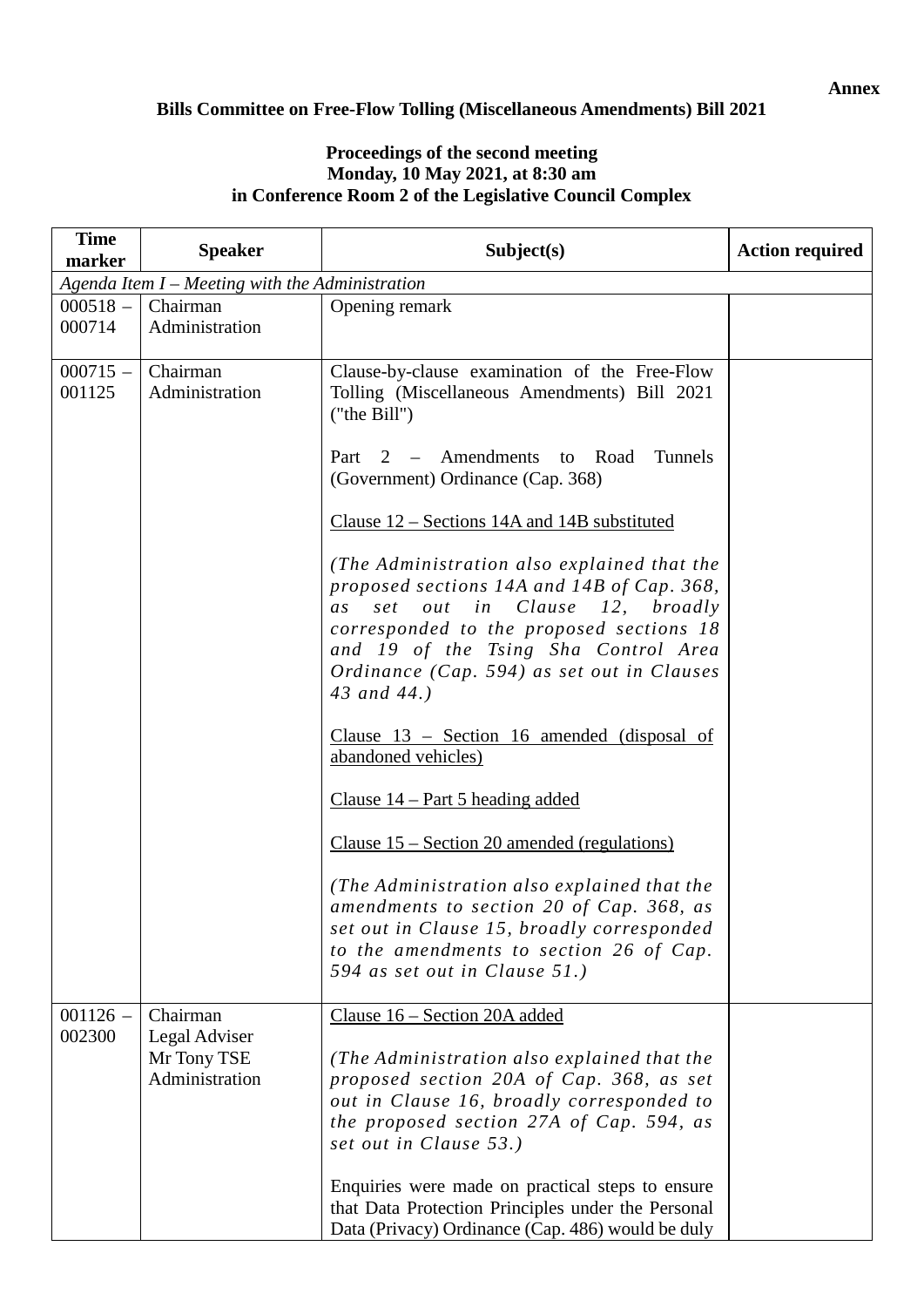| <b>Time</b><br>marker | <b>Speaker</b>                                                  | Subject(s)                                                                                                                                                                                                                                                                                                                                                                                                                                                                                                                                                                                                                                                                                                                                                                                                                                                                                                                                                                                                                                                                                                                                                                                                                                                                                                                                                                                                                                                                                                           | <b>Action required</b> |
|-----------------------|-----------------------------------------------------------------|----------------------------------------------------------------------------------------------------------------------------------------------------------------------------------------------------------------------------------------------------------------------------------------------------------------------------------------------------------------------------------------------------------------------------------------------------------------------------------------------------------------------------------------------------------------------------------------------------------------------------------------------------------------------------------------------------------------------------------------------------------------------------------------------------------------------------------------------------------------------------------------------------------------------------------------------------------------------------------------------------------------------------------------------------------------------------------------------------------------------------------------------------------------------------------------------------------------------------------------------------------------------------------------------------------------------------------------------------------------------------------------------------------------------------------------------------------------------------------------------------------------------|------------------------|
|                       |                                                                 | complied with, as well as the engagement of<br>external auditor for conducting privacy impact<br>assessment before launching the free-flow tolling<br>system ("FFTS") and annual privacy audit.<br>The<br>Administration explained its response in paragraphs<br>3 to 7 of LC Paper No. CB(4)819/20-21(04).                                                                                                                                                                                                                                                                                                                                                                                                                                                                                                                                                                                                                                                                                                                                                                                                                                                                                                                                                                                                                                                                                                                                                                                                          |                        |
| $002301 -$<br>003820  | Chairman<br>Administration<br>Mr Wilson OR<br>Mr LUK Chung-hung | Clause $17 -$ Section 21 amended (saving)<br>(The Administration also explained that the<br>amendments to section 21 of Cap. 368, as<br>set out in Clause 17, broadly corresponded<br>to the amendments to section 30 of Cap.<br>594, as set out in Clause 56.)<br>Clause 18 – Section 22A amended (remunerations,<br>etc., under management agreements)<br>Clause $19$ – Sections 22B to 22F added<br>(The Administration also explained that the<br>proposed sections 22B to 22F of Cap. 368,<br>out in Clause 19, broadly<br>set<br>as<br>corresponded to the proposed sections 23A,<br>24A, 25, 29 and 29A of Cap. 594, as set out<br>in Clauses 46, 48, 49, 54 and 55.)<br>The Administration advised that they would move<br>amendments to the proposed sections 8B, 22A and<br>22B of Cap. 368 relating to the term "earliest"<br>designation day" in order to enable the<br>Commissioner for Transport to designate a time<br>(rather than a date) for a tolled tunnel to change<br>boothless<br>from<br>booth<br>mode<br>mode.<br>to<br>Corresponding amendments would be moved to the<br>proposed section 8A and 23A of Cap. 594 in Clause<br>40 and Clause 46 respectively.<br>Discussion on penalties imposed on toll service<br>provider ("TSP") relevant to breach or non-<br>compliances (see<br>of<br>paragraph<br>8<br>the<br>Administration's response vide LC Paper No.<br>$CB(4)819/20-21(04)$ ; and clarification on the<br>duties of the tunnel operator/TSP and the term<br>"natural person". |                        |
| $003821 -$<br>004042  | Chairman<br>Administration<br>Mr Tony TSE                       | Clause 20 - Schedule 1A added<br>Clarifications that Western Harbour Crossing and<br>Tai Lam Tunnel would be covered by FFTS after the<br>expiry of their respective franchises.                                                                                                                                                                                                                                                                                                                                                                                                                                                                                                                                                                                                                                                                                                                                                                                                                                                                                                                                                                                                                                                                                                                                                                                                                                                                                                                                     |                        |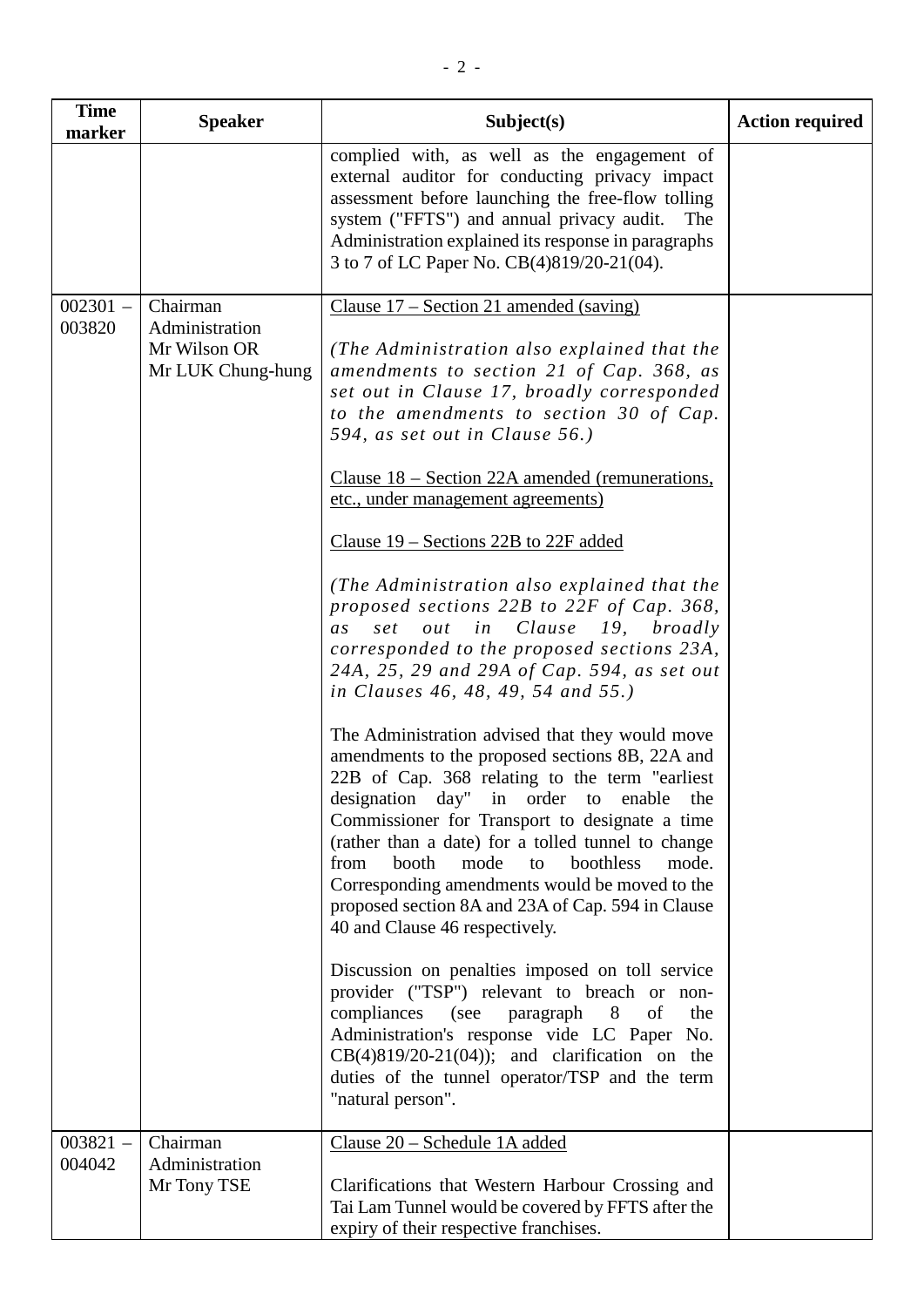| <b>Time</b><br>marker | <b>Speaker</b>                                                 | Subject(s)                                                                                                                                                                                                                                              | <b>Action required</b> |
|-----------------------|----------------------------------------------------------------|---------------------------------------------------------------------------------------------------------------------------------------------------------------------------------------------------------------------------------------------------------|------------------------|
|                       |                                                                | (The Administration also explained that the<br>proposed Schedule 1A of Cap. 368, as set<br>out in Clause 20, broadly corresponded to<br>the proposed Schedule 2 to Cap. 594, as set<br>out in Clause 58.)                                               |                        |
| $004043 -$<br>004404  | Chairman<br>Administration                                     | Other amendments in Part $4 -$ Amendments to Cap.<br>594 which have no corresponding provisions in<br>Cap. 368                                                                                                                                          |                        |
|                       |                                                                | Clause 37 – Section 2 amended (interpretation)                                                                                                                                                                                                          |                        |
|                       |                                                                | Clause $38$ – Section 6 amended (preparation of<br>plans)                                                                                                                                                                                               |                        |
|                       |                                                                | Clause 39 – Section 7 amended (certification and<br>deposit of plans)                                                                                                                                                                                   |                        |
|                       |                                                                | Clause 41 – Part 3 heading amended (enforcement)                                                                                                                                                                                                        |                        |
|                       |                                                                | Clause $45$ – Section 20 amended (installations<br>without approval)                                                                                                                                                                                    |                        |
|                       |                                                                | Clause 47 – Section 24 amended (financial penalties<br>imposed on operator)                                                                                                                                                                             |                        |
|                       |                                                                | Clause $50$ – Part 6 heading amended (power to make<br>regulations and amend Schedule)                                                                                                                                                                  |                        |
|                       |                                                                | Clause 52 - Section 27 amended (amendment of<br>Schedule)                                                                                                                                                                                               |                        |
|                       |                                                                | Clause 57 – Schedule amended (financial penalties)                                                                                                                                                                                                      |                        |
| $004405 -$<br>004919  | Chairman<br>Mr LUK Chung-hung<br>Administration<br>Mr Tony TSE | Discussion on Schedule 1A of Clause 20 under Part<br>$2 -$ Amendments to Cap. 368 relating to financial<br>penalties imposed on TSP on breaches capable, and<br>not capable, of being remedied.                                                         |                        |
| $004920 -$<br>005327  | Chairman<br>Administration                                     | Amendments<br>Tunnels<br>3<br>Road<br>Part<br>to<br>(Government) Regulations (Cap. 368 sub. leg. A)<br>("Cap. 368A")                                                                                                                                    |                        |
|                       |                                                                | <u> Clause 21 – Regulation 2 amended (interpretation)</u>                                                                                                                                                                                               |                        |
|                       |                                                                | (The Administration also explained that the<br>proposed amendments to regulation 2 of Cap. 368A,<br>as set out in Clause 21, broadly corresponded to<br>the proposed amendments to section 2 of the Tsing<br>Sha Control Area (Tolls, Fees and Charges) |                        |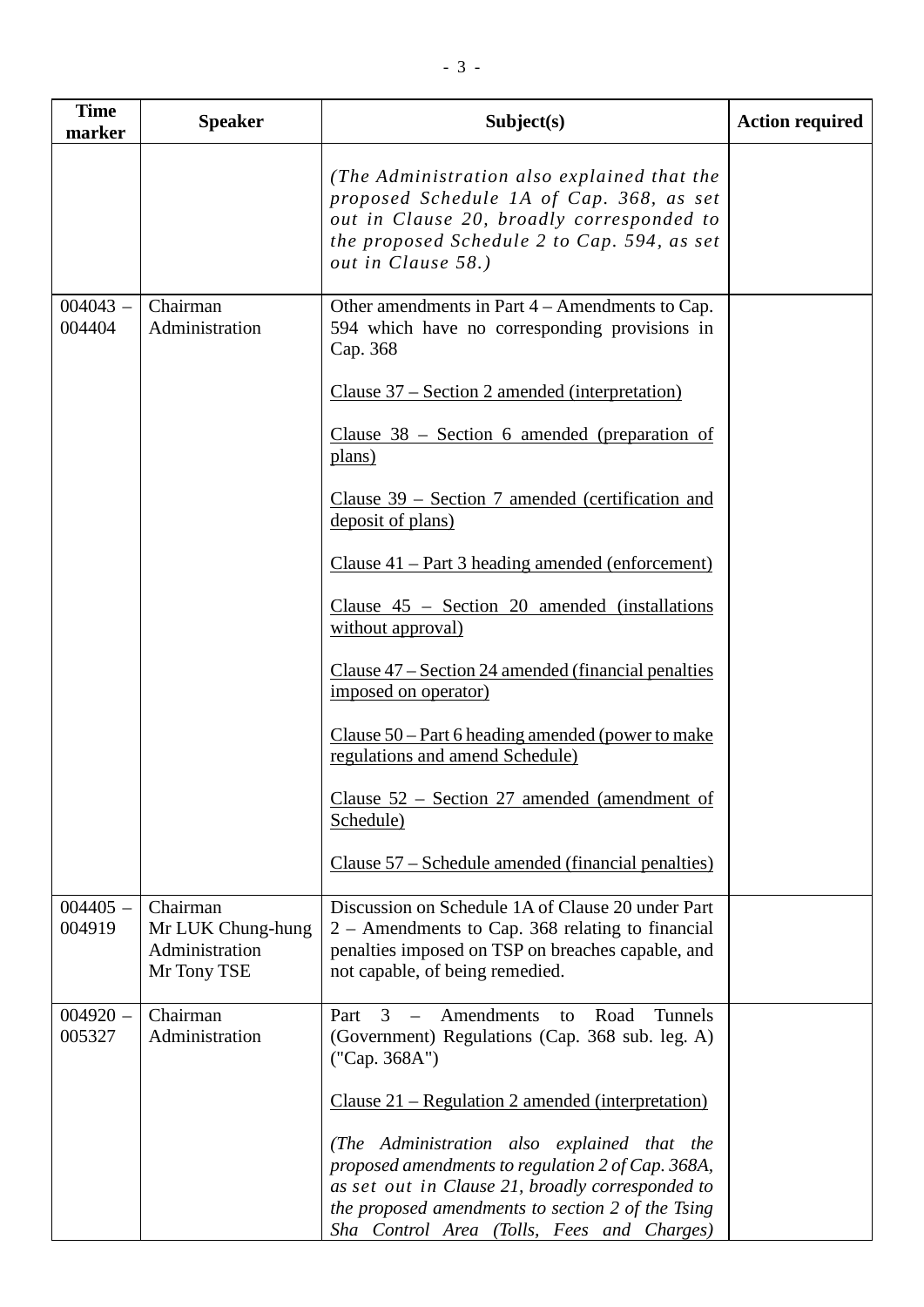| <b>Time</b><br>marker | <b>Speaker</b>                                                                                     | Subject(s)                                                                                                                                                                                                                                                                                                                                                         | <b>Action required</b> |
|-----------------------|----------------------------------------------------------------------------------------------------|--------------------------------------------------------------------------------------------------------------------------------------------------------------------------------------------------------------------------------------------------------------------------------------------------------------------------------------------------------------------|------------------------|
|                       |                                                                                                    | Regulation (Cap. 594 sub. leg. B) ("Cap. 594B"), as<br>set out in Clause 64.)                                                                                                                                                                                                                                                                                      |                        |
|                       |                                                                                                    | Clause $22$ – Regulation 3 amended (prescribed<br>signs and road markings)                                                                                                                                                                                                                                                                                         |                        |
|                       |                                                                                                    | Clause $23$ – Regulation 9 amended (general<br>restrictions)                                                                                                                                                                                                                                                                                                       |                        |
|                       |                                                                                                    | Clauses 24 – Part III heading substituted                                                                                                                                                                                                                                                                                                                          |                        |
|                       |                                                                                                    | Clause $25$ – Part III, Division 1 heading added                                                                                                                                                                                                                                                                                                                   |                        |
|                       |                                                                                                    | Clause $26$ – Regulation 12 substituted                                                                                                                                                                                                                                                                                                                            |                        |
|                       |                                                                                                    | Clause 27 – Regulation 12AA added                                                                                                                                                                                                                                                                                                                                  |                        |
|                       |                                                                                                    | (The Administration also explained that the<br>proposed regulations 12 and 12AA of Cap.<br>368A, as set out in Clauses 26 and 27,<br>broadly corresponded to the proposed<br>sections 3 and 3A of Cap. 594B as set out in<br>Clauses $67$ and $68$ .)                                                                                                              |                        |
| $005328 -$<br>012855  | Chairman<br>Administration                                                                         | Clause $28 - Part III$ , Division 2 and 3, and Part IIIA<br>heading added                                                                                                                                                                                                                                                                                          |                        |
|                       | Legal Adviser<br>Mr LUK Chung-hung<br>Mr Tony TSE<br>Chairman<br>Senior Assistant Law<br>Draftsman | In respect of the proposed regulation $12AAC(1)(b)$<br>regarding a responsible person's liability to pay toll,<br>the Administration would move an amendment to<br>extend the grace period for toll payment from seven<br>to 14 business days. The Administration would also<br>move a corresponding amendment to the proposed<br>section $4A(1)(b)$ of Cap. 594B. |                        |
|                       |                                                                                                    | Clarification on section 12AAD(b) regarding the<br>relevant burden and standard of proof and evidence<br>required to establish a defense (see paragraph 9 of<br>the Administration's response vide LC Paper No.<br>$CB(4)819/20-21(04)$ .                                                                                                                          |                        |
|                       |                                                                                                    | Discussion on the legal drafting of relevant<br>provisions regarding when a surcharge notice was<br>taken to have been served $(\maltese \hat{\mathbb{E}})$ and suggestions of<br>making reference to the date of postmark for clarity<br>sake.                                                                                                                    |                        |
|                       |                                                                                                    | (Post-meeting note: The Administration's written<br>given<br>LC<br>response<br>was<br>by<br>Paper<br>No.<br>$CB(4)1011/20-21(01).$                                                                                                                                                                                                                                 |                        |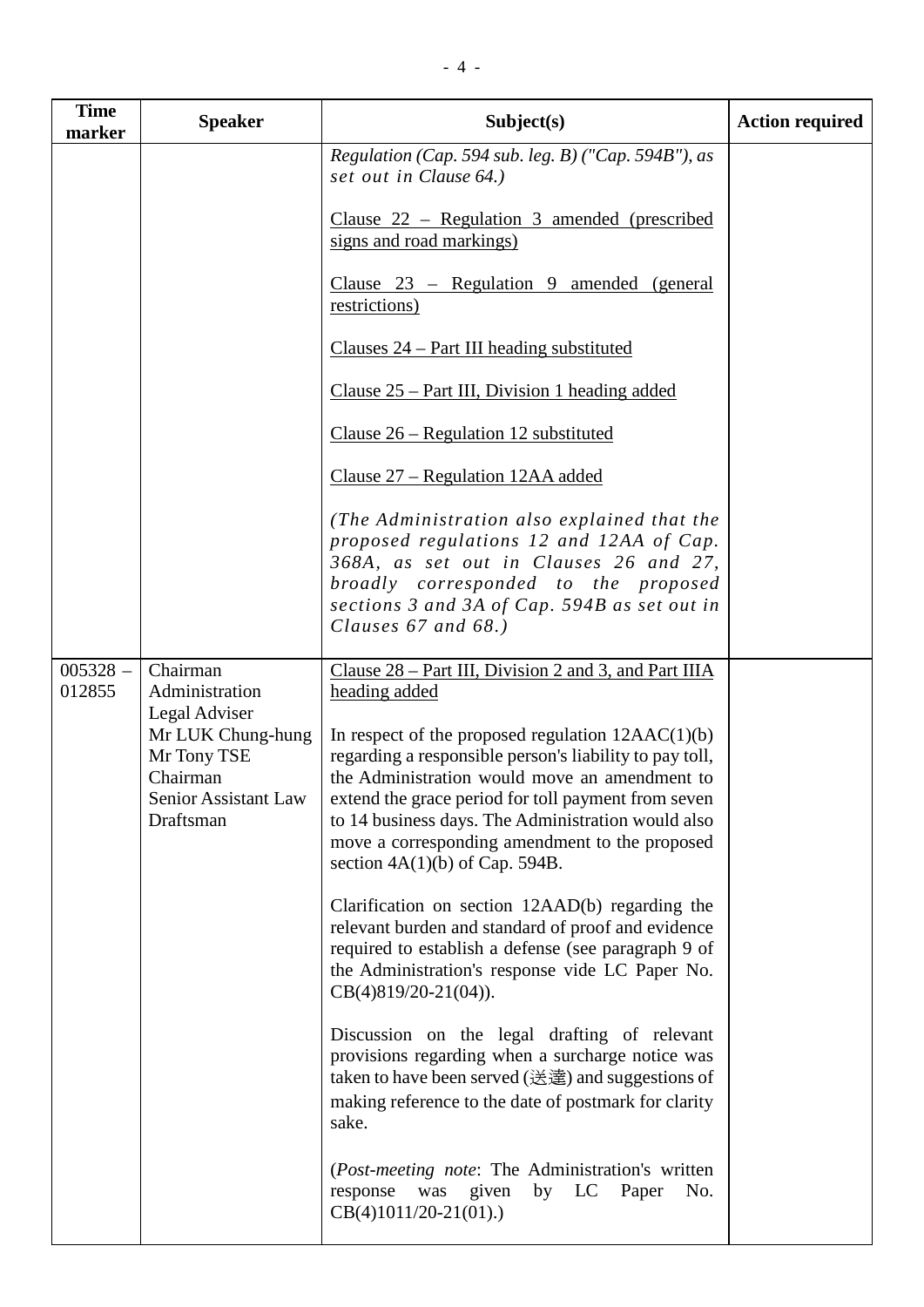| <b>Time</b><br>marker | <b>Speaker</b>             | Subject(s)                                                                                                                                                                                                                                                                                                                                                                                                                                                                                                                                                                                                                                                                                                                                           | <b>Action required</b> |
|-----------------------|----------------------------|------------------------------------------------------------------------------------------------------------------------------------------------------------------------------------------------------------------------------------------------------------------------------------------------------------------------------------------------------------------------------------------------------------------------------------------------------------------------------------------------------------------------------------------------------------------------------------------------------------------------------------------------------------------------------------------------------------------------------------------------------|------------------------|
|                       |                            | (The Administration also explained that the<br>proposed regulations 12AAB to 12AAX of<br>Cap. 368A, as set out in Clause 28, broadly<br>corresponded to the proposed sections 3B,<br>4A to 4V of Cap. 594B, as set out in Clauses<br>69 and 71.)                                                                                                                                                                                                                                                                                                                                                                                                                                                                                                     |                        |
| $012856 -$<br>012954  | Chairman<br>Administration | Clause $29$ – Regulation 12A amended (automatic<br>toll collection facilities)<br>(The Administration also explained that the<br>proposed regulation 12A of Cap. 368A, as<br>set out in Clause 29, broadly corresponded<br>to the proposed section 16A of the Tsing Sha<br>Control Area (General) Regulation (Cap.<br>594 sub. leg. A) ("Cap. 594A"), as set out in<br>Clause $60.$ )<br>Clause $30$ – Regulation 12B added<br>(The Administration also explained that the                                                                                                                                                                                                                                                                           |                        |
|                       |                            | proposed regulation 12B of Cap. 368A, as<br>set out in Clause 30, broadly corresponded<br>to the proposed section 19B of Cap. 594A,<br>as set out in Clause 62.)                                                                                                                                                                                                                                                                                                                                                                                                                                                                                                                                                                                     |                        |
| $012955 -$<br>013425  | Chairman<br>Administration | Clause 31 – Regulation 18 amended (offences and<br>penalties)<br><u> Clause 32 – Regulation 18A added</u><br>(The Administration also explained that the<br>proposed regulation 18A of Cap. 368A, as<br>set out in Clause 32, broadly corresponded<br>to the proposed section 19C of Cap. 594A,<br>as set out in Clause 62.)<br><u>Clause 33 – Regulation 19 amended (powers of an</u><br>operator)<br>Clause $34$ – Schedule 1 amended (traffic signs and<br>road markings)<br>Clause 35 – Schedule 2 amended (tolls and fees)<br>Clause 36 – Schedule 3 added<br>(The Administration also explained that the<br>proposed Schedule 3 to Cap. 368A, as set<br>out in Clause 36, broadly corresponded to<br>the proposed Schedule 2A to Cap. 594B, as |                        |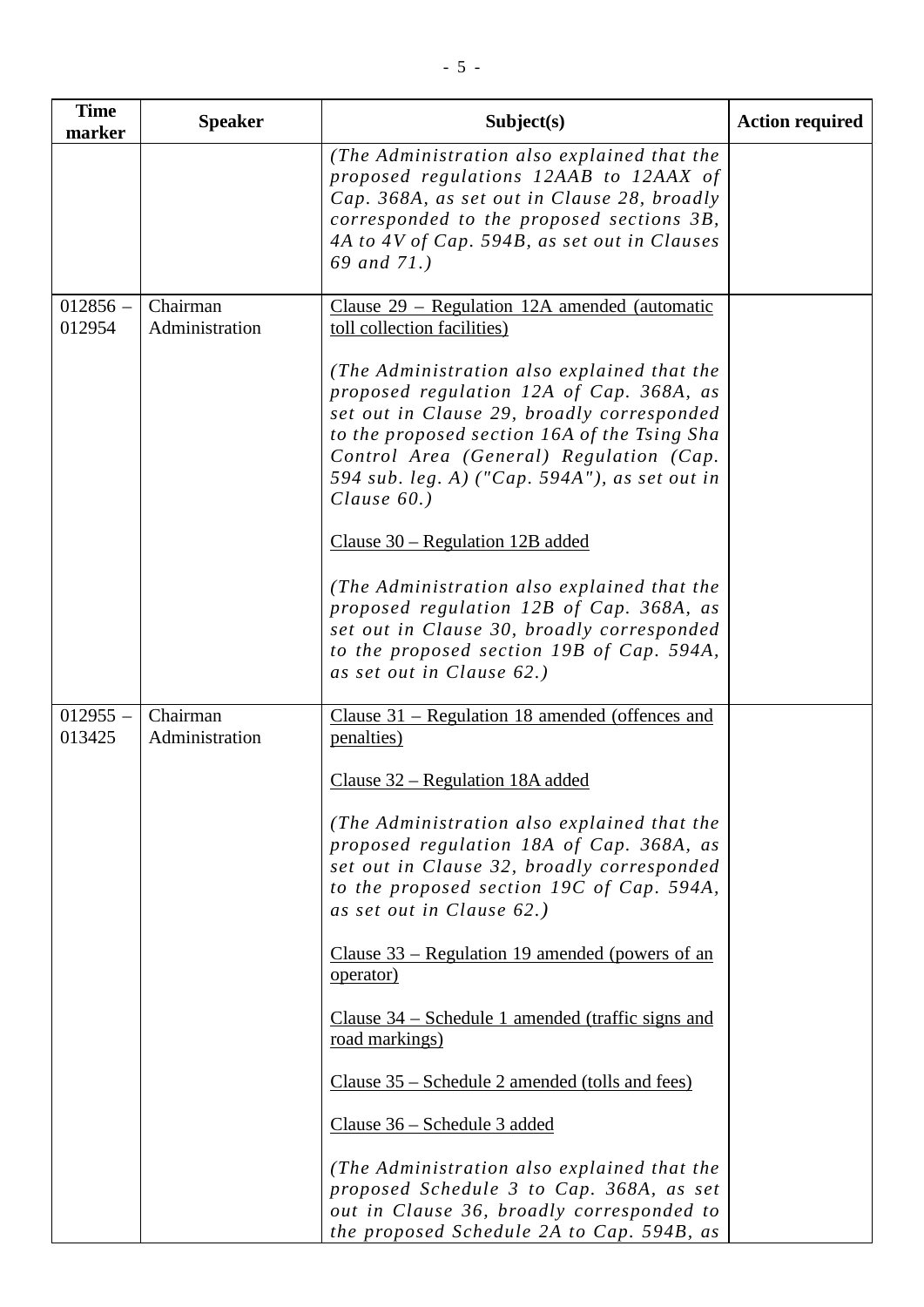| <b>Time</b><br>marker | <b>Speaker</b>             | Subject(s)                                                                                                                | <b>Action required</b> |
|-----------------------|----------------------------|---------------------------------------------------------------------------------------------------------------------------|------------------------|
|                       |                            | set out in Clause 76.)                                                                                                    |                        |
|                       |                            | <u> Clause 37 – Section 2 amend (interpretation)</u>                                                                      |                        |
| $013426 -$<br>013532  | Chairman<br>Administration | Part $5$ – Other amendments to Cap. 594A which<br>have no corresponding provisions in Cap. 368A                           |                        |
|                       |                            | Clause 59 – Section 2 amended (interpretation)                                                                            |                        |
|                       |                            | Clause $60$ – Part 4, Division 1 added                                                                                    |                        |
|                       |                            | Clause $61$ – Section 19 amended (prohibition<br>against interference with or falsification of<br>electronic toll passes) |                        |
|                       |                            | Clause $62$ – Part 4, Division 2 added                                                                                    |                        |
| $013533 -$<br>013733  | Chairman<br>Administration | Part $6$ – Other amendments to Cap. 594B which<br>have no corresponding provisions in Cap. 368A                           |                        |
|                       |                            | Clause $63$ – Part 1 heading added                                                                                        |                        |
|                       |                            | Clause $70 -$ Section 4 amended (surcharge)                                                                               |                        |
|                       |                            | Clause $71$ – Part 2, Division 3 added                                                                                    |                        |
|                       |                            | Clause $72$ – Part 3 heading added                                                                                        |                        |
|                       |                            | Clause $73$ – Section 6 amended (change and<br>administration fee for change)                                             |                        |
|                       |                            | Clause $74$ – Schedule 1 amended (tolls)                                                                                  |                        |
|                       |                            | Clause 75 – Schedule 2 heading amended<br>(surcharge)                                                                     |                        |
|                       |                            | Clause 76 - Schedule 2A added                                                                                             |                        |
| $013734 -$<br>014215  | Chairman<br>Administration | Part 7 – Amendments to Road Traffic Ordinance<br>(Cap. 374)                                                               |                        |
|                       |                            | Clause 77 – Sections 6A and 6B added                                                                                      |                        |
|                       |                            | Clause $78$ – Section 15 amended (penalties under<br>the regulations)                                                     |                        |
|                       |                            | Clause $79$ – Section $67A$ amended (power to<br>retrieve electronic data)                                                |                        |
|                       |                            | Clause 80 – Section 111A added                                                                                            |                        |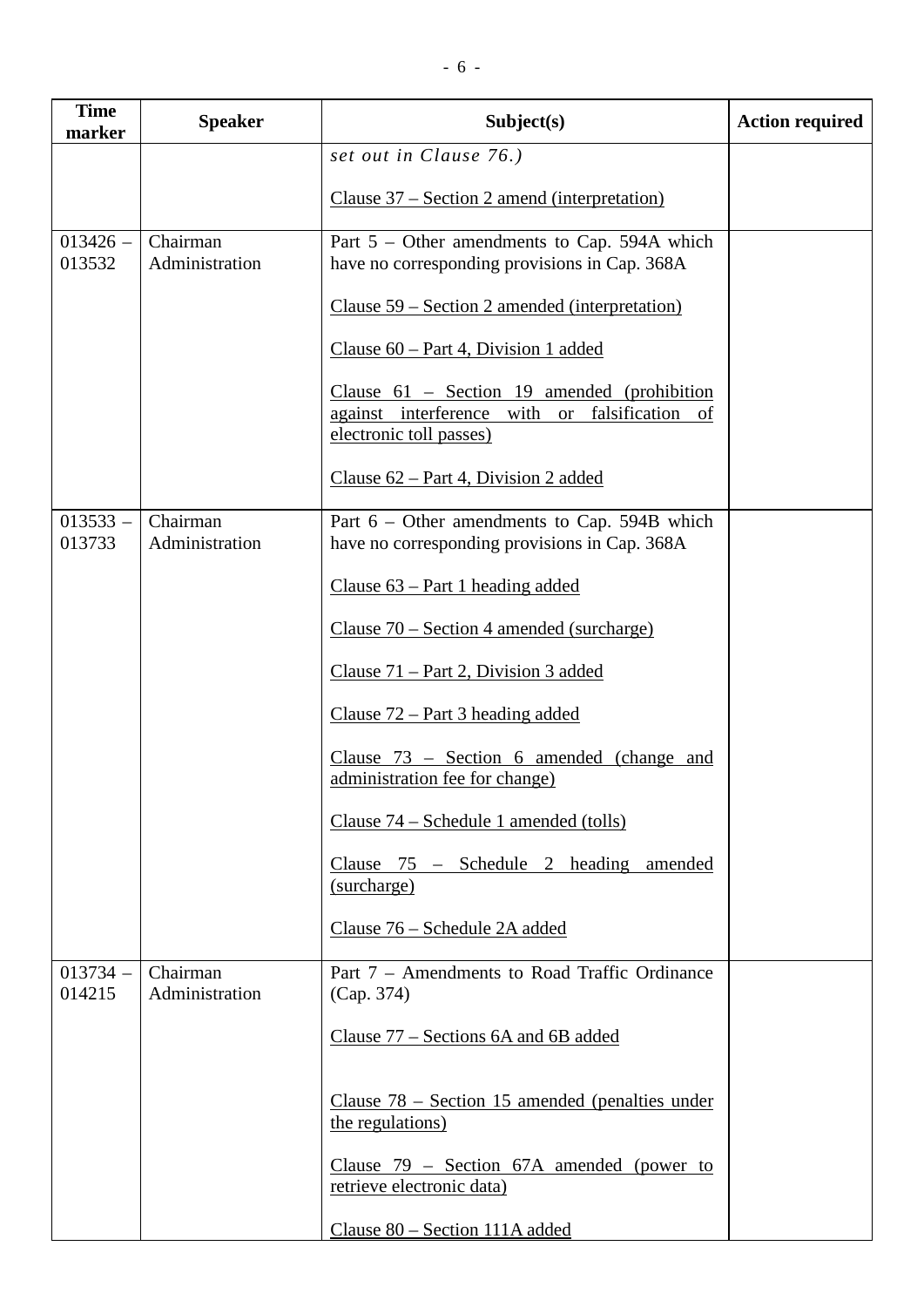| <b>Time</b><br>marker | <b>Speaker</b>                              | Subject(s)                                                                                                                                        | <b>Action required</b> |
|-----------------------|---------------------------------------------|---------------------------------------------------------------------------------------------------------------------------------------------------|------------------------|
|                       |                                             |                                                                                                                                                   |                        |
| $014216 -$<br>014418  | Chairman<br>Administration                  | Part $8$ – Amendments to Road Traffic (Public<br>Service Vehicles) Regulations (Cap. 374 sub. leg.<br>D)                                          |                        |
|                       |                                             | Clause 81 – Schedule 5 amended (taxi fares)                                                                                                       |                        |
| $014419 -$<br>015630  | Chairman<br>Administration<br>Legal Adviser | Part 9 – Amendments to Road Traffic (Registration<br>and Licensing of Vehicles) Regulations (Cap. 374<br>sub. leg. E)                             |                        |
|                       |                                             | <u> Clause 82 – Regulation 2 amended (interpretation)</u>                                                                                         |                        |
|                       |                                             | Discussion on the definition of "e-contact means"<br>and the use of mobile applications to notify<br>responsible persons concerning toll payable. |                        |
|                       |                                             | Clause $83$ – Regulation 5 amended (application for<br>registration)                                                                              |                        |
|                       |                                             | Clause $84$ – Regulation 17 amended (transfer of<br>motor vehicle ownership)                                                                      |                        |
|                       |                                             | Clause $85$ – Regulation 19 amended (change of<br>particulars of registered owner or personalized<br>registration mark holder)                    |                        |
|                       |                                             | Clause $86$ – Regulation 21 amended (licensing of<br>motor vehicles)                                                                              |                        |
|                       |                                             | Clause $87$ – Regulation 31 amended (application for<br>and issue of international circulation permits)                                           |                        |
|                       |                                             | Clause $88$ – Regulation 31A amended (changes of<br>particulars of international circulation permit<br>holder)                                    |                        |
|                       |                                             | Clause $89$ – Regulation 42 amended (application for<br>trade licence)                                                                            |                        |
|                       |                                             | Clause 90 – Regulation 43A added                                                                                                                  |                        |
|                       |                                             | Clause $91$ – Regulation 53 amended (movement<br>permits)                                                                                         |                        |
|                       |                                             | Clause $92$ – Regulation 59A amended (power of<br>Commissioner to require proof of address)                                                       |                        |
|                       |                                             | Discussion regarding the proof of e-contact means.                                                                                                |                        |
|                       |                                             | Clause 93 – Regulation 60 amended (offences)                                                                                                      |                        |